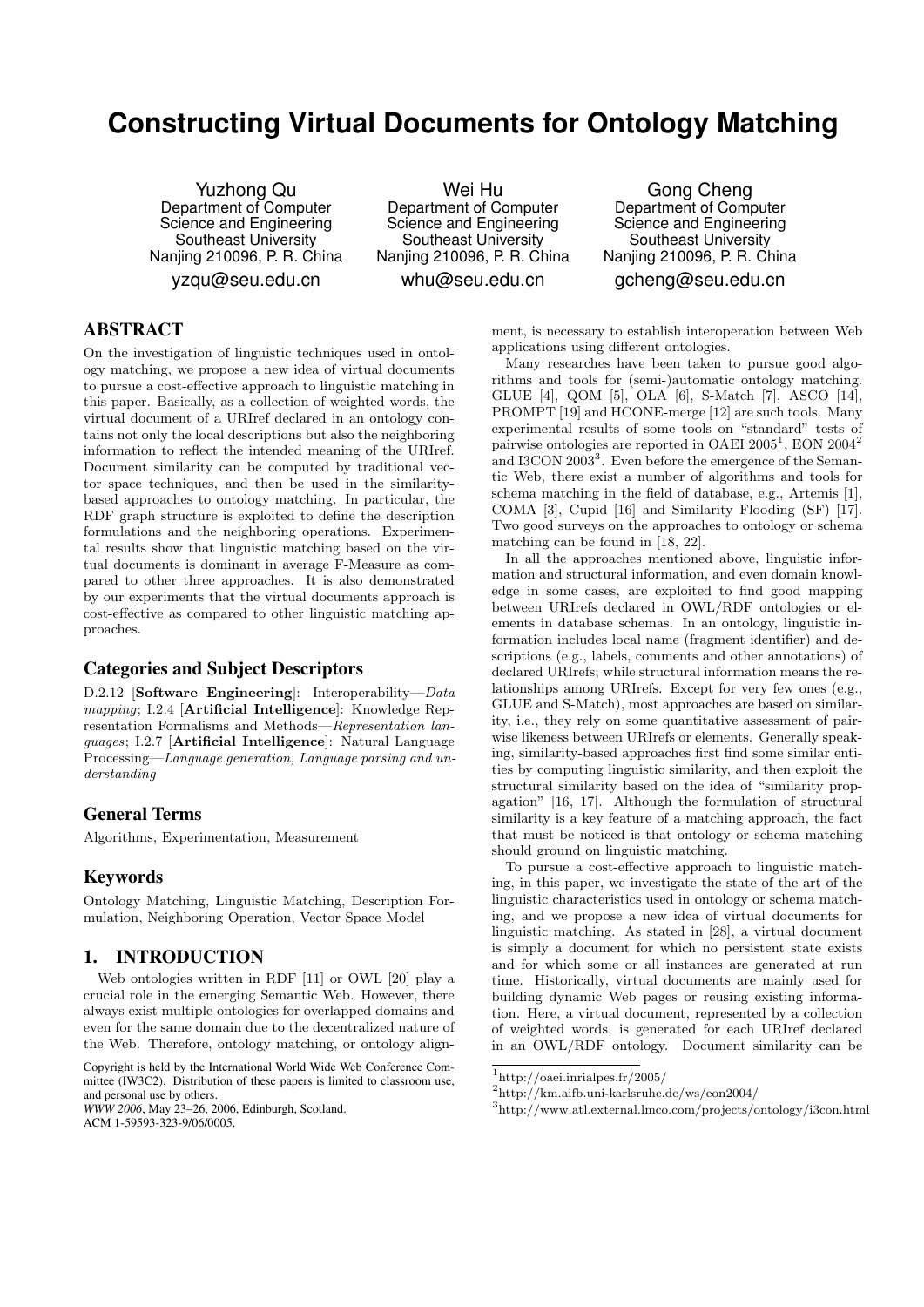computed by traditional vector space techniques and then be used in similarity-based approach to ontology matching. The novelty of the virtual documents proposed in this paper is as follows. The virtual document of a URIref declared in an ontology contains not only the local descriptions but also the neighboring information to reflect the intended meaning of the URIref, and a weighting scheme is incorporated to reflect the importance of information appeared in different categories. The construction of virtual documents and its usage in linguistic matching for ontologies have been primarily implemented in our tool, Falcon-AO [10]. Systematic experiments on the OAEI 2005 benchmark tests show that virtual documents together with TF/IDF [24] technique are cost-effective in linguistic matching for ontologies.

The rest of this paper is organized as follows. In Section 2, we survey the linguistic characteristics and related techniques used in ontology or schema matching. In Section 3, we propose the concept of virtual documents for linguistic matching, and present the formulation of virtual documents by making use of the RDF graph structure. The TF/IDFbased computation of similarities between virtual documents is presented in Section 4. Experimental results of different but related approaches on the OAEI 2005 benchmark tests are given and compared in Section 5. Some related work is presented in Section 6. Finally, conclusion and remarks on future work are given in Section 7.

# 2. LINGUISTIC CHARACTERISTICS USED IN ONTOLOGY MATCHING

We survey the linguistic techniques currently used in ontology or schema matching, with an emphasis on the linguistic characteristics adopted in existing algorithms or tools for ontology matching. Especially, we examine whether they utilize local name, descriptions and neighboring information in linguistic matching, and whether they look up synonymy and hyponymy relationships in thesaurus, and which specific techniques are employed in. The result of our investigation on representative approaches is sketched in Table 1.

Seven approaches are selected for comparison due to their distinctiveness in linguistic matching. Compared to COMA [3], SF [17] and some other approaches in schema matching, Cupid [16] exploits more sophisticated linguistic matching techniques, so we take it as a representative in the area of schema matching. In the field of ontology matching, PROMPT [19] and QOM [5] only use string comparison in linguistic matching, so they are not discussed further although they are famous in the ontology matching community. Some others [1, 23] are also omitted here because they are not distinctive in linguistic matching. More details of the seven representative approaches are described below.

Cupid is a similarity-based approach to schema matching. In [16], tokenization (parsing names into tokens based on punctuations, cases, etc.), expansion (identifying abbreviations and acronyms) and elimination (discarding prepositions, articles, etc.) are performed in a normalization step. Then, linguistic similarities are computed between schema elements by comparing the tokens normalized from their names. Beside the substring matching, a thesaurus is used to look up synonymy and hyponymy relationships.

It also points out that information retrieval (IR) techniques can be used to compare descriptions which annotate the schema elements, and that using schema annotations (textual descriptions of schema elements in the data dictionary) for linguistic matching is one of the challenges for the further work.

OLA is a similarity-based approach to ontology matching. In [6], both string distance and lexical distance are computed for the comparison between URIrefs. A variant of the substring distance is used to establish a basic similarity value. Lexical distance relies on an exploration of WordNet 2.0 with a quantitative assessment of the "relatedness" between two terms (possible multi-word). The relatedness of two Word-Net entries is based on a depth-sensible measurement. The computation of multi-word similarity involves the similarity calculation between sets based on element similarities.

In the OAEI 2005 contest, as the requirement of a fixed parameter set for the entire testing families, OLA just relies on the string distance. Indeed, it achieves a better performance as well as much more efficient than the WordNetbased computation, as reported in [6].

ASCO is another similarity-based approach to ontology matching. The main idea behind ASCO [14] is to maximally use the available information contained in the ontology in the progress of discovering the mapping between classes. In ASCO, linguistic similarity is a linear combination of name similarity, label similarity and description similarity.

Jaro-Winkler metric is used for calculating string similarity between two tokens. Each name is transformed into tokens based on punctuations, upper cases, special symbols and so on. Name similarity is measured by the average of the best similarity of each token with another token in the other set. The calculation of label similarity is somewhat similar to the name similarity calculation. WordNet is used for looking up synonyms in the calculation of name similarity and label similarity.

The description similarity is measured by comparing "collections of words" in the descriptions, and the TF/IDF technique is applied. As pointed out in [14], the integration of WordNet in the calculation of description similarity may not be valuable and cost much calculating time because the descriptions are not merely a term or a short expression.

HCONE-merge is a Human Centered ONtology Engineering approach to merging ontologies [12]. Its contribution to ontology mapping is a way to map concepts specified in an ontology to word senses using Latent Semantic Analysis  $(LSA)$ . Basically, for a given concept  $C$ , it finds word senses lexicalized by C or its variations by looking up WordNet, and expands the word senses by hyponymy. The semantic space for C is constructed by an  $n * m$  matrix that comprises the  $n$  most frequently occurred terms in the vicinity of the  $m$  word senses. Based on the semantic space for  $C$ , LSA is used to find the best word sense associated with a query string using the terms in the vicinity of  $C$ . However, only subclasses and superclasses are included in the vicinity of the concept, and the descriptions of the concept is not considered in the query string.

GLUE is an instance-based approach to match taxonomies using machine learning techniques. In [4], the authors pro-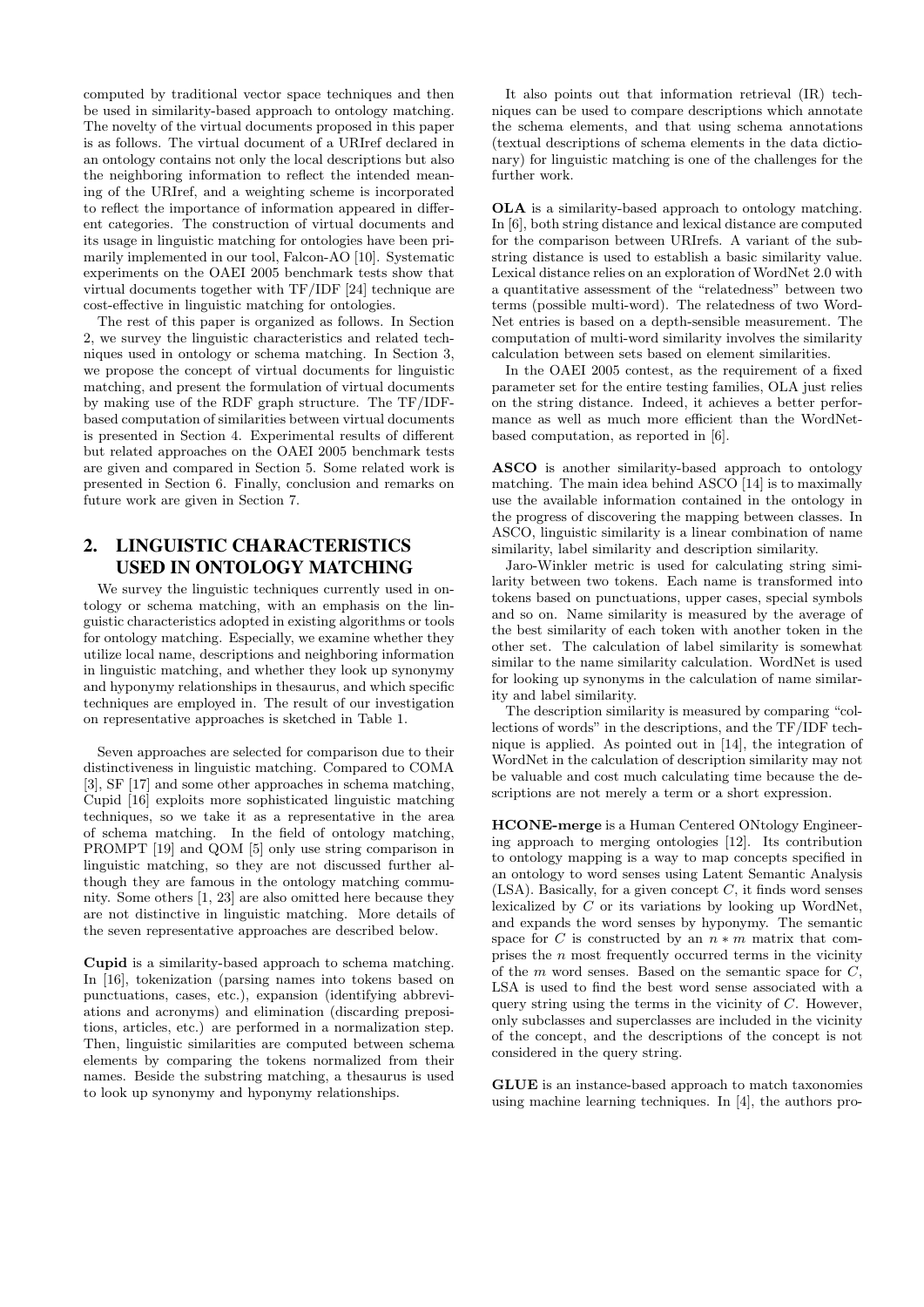Table 1: Linguistics characteristics and techniques used in representative approaches

|             | Local Name         | Descriptions | Neighboring Information  | Thesaurus Look-up | Specific Techniques            |
|-------------|--------------------|--------------|--------------------------|-------------------|--------------------------------|
| Cupid       |                    |              |                          |                   |                                |
| OLA         |                    |              |                          |                   | relatedness of WordNet entries |
| <b>ASCO</b> |                    |              |                          | only synonym      |                                |
| HCONE-merge | concepts           |              | subclasses, superclasses |                   | semantic space, LSA            |
| <b>GLUE</b> | classes, instances |              | superclasses, attributes |                   | machine learning               |
| SCM         | classes, instances |              | subclasses, instances    |                   | ranking, oblique coordinating  |
| S-Match     | concepts           |              |                          |                   | semantic relation              |

pose a notion of concept similarity in terms of the joint probability distribution of instances of the concerned concepts. Multiple learning strategies are employed for computing concept similarities. It implements two base learners (Name Learner and Content Learner) and a meta-learner which combines the two base learner linearly. The Name Learner and the Content Learner learn from full names of instances and textual contents of instances. The full name of an instance is the concatenation of concept names leading from the root of the taxonomy to that instance. The textual content of an instance is the collection of tokens derived from its name and other attribute values.

SCM is a Semantic Category Matching approach to ontology alignment. In [8], SCM is based on the Vector Space Model [21]. However, it is limited to match class hierarchies. In that approach, words extracted from instances and subclasses of a given class are put into the statistics of word occurrences of the class, and only high-ranking words (e.g., the first 30 words) related to each class are selected as keywords (features) by a measurement similar to Kullback-Leibler's formulation. In addition, an oblique coordinate system that reflects the correlationship between the keywords can be adopted to make the vector space semantically more nature. Moreover, structural consistency analysis is used to evaluate and adjust the mapping.

S-Match is a semantic matcher for concept hierarchies. The key point of S-Match [7] is to compute the semantic relations holding between the concepts assigned to pair of nodes from the two concept trees. Possible semantic relations are: equivalence, more general, less general, mismatch and overlapping. It builds an atomic concept for each meaningful word based on WordNet, and then constructs complex concepts for labels using logical connectives. The concept at a node is built as the intersection of the concepts of labels of all the nodes above the node being analyzed. String manipulation (e.g., prefix, postfix analysis, n-grams analysis, edit distance) is employed to guess the semantic relation implicitly encoded in similar words. Finally, it tries to find the strongest relations holding between concepts of nodes by checking the satisfaction of logic formula.

Based on the investigation, we get some observation as follows.

Firstly, string comparison (e.g., edit distance) for name matching is a basic approach in linguistic matching. Most of the similarity-based approaches except HCONE-merge and SCM make use of string similarity to find initial mapping or to be combined with other similarities (e.g., structural similarity). Even in S-Match, i.e., so-called "Semantic Matching", string similarity is calculated and then used to guess the semantic relation implicitly encoded among similar words.

Secondly, not all the approaches exploit descriptions in linguistic matching. An ontology usually contains comments or other annotations to convey the intended meaning of the declared concepts. But not all the approaches exploit descriptions in linguistic matching with three exceptions ASCO, GLUE and SCM. And in HCONE-merge, annotations of concepts are ignored in constructing query string of a concept.

Thirdly, neighboring information has not been well exploited in these approaches. The presented approaches except HCONE-merge, GLUE and SCM, do not utilize neighboring information in linguistic matching. Even in SCM, only limited portion of neighboring information is utilized, which means only subclasses and instances are included in the neighborhood of concepts.

Finally, looking up thesaurus is time-consuming. As reported by the experience of OLA in OAEI 2005 contest, the approaches using the string distance have better performances and are also much more efficient than the ones using WordNet-based computation. As reported by the experience of ASCO, the integration of WordNet in the calculation of description similarity may not be valuable and cost much computation time. Our own experimental results, as will be presented in Section 5.4, also show that WordNet-based computation faces the problem of efficiency and even accuracy in some cases.

Based on the above observation, we propose a new idea of virtual documents to represent the intended meaning of URIrefs declared in an OWL/RDF ontology, by making use of not only local descriptions but also neighboring information. The virtual documents together with document similarity computation (e.g., TF/IDF technique) will be demonstrated to be a cost-effective approach to linguistic matching.

# 3. CONSTRUCTION OF VIRTUAL DOCUMENTS

In this section, we construct virtual documents for URIrefs declared in an OWL/RDF ontology. RDF graph model is the foundation of Semantic Web ontologies, and an OWL ontology can also be mapped to an RDF graph [20]. Therefore,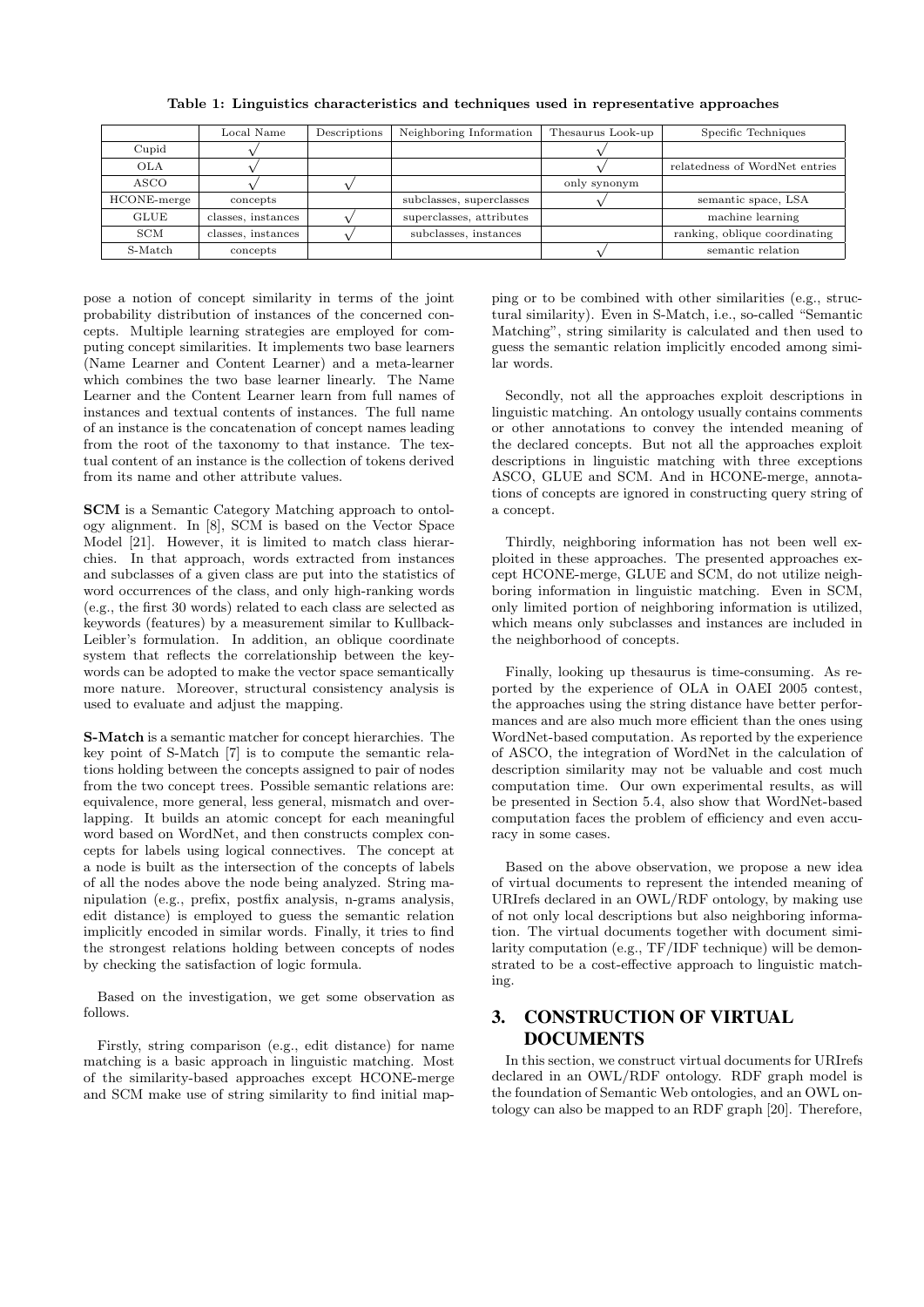we use the RDF graph model to define description formulations and neighboring operations for constructing virtual documents.

As stated in [11], an RDF graph is a set of triples. An RDF triple (or a statement) is conventionally written in the order (subject, predicate, object). A node in an RDF graph may be a URI with an optional local name (URI reference, or URIref), a literal, or a blank node (having no separate form of identification). Note that predicates (or properties) are always URIrefs and a literal can not be a subject.

In the field of IR, the content of a document may be represented as a collection of tokens: words, stems, phrases, or other units derived or inferred from the text of the document. These tokens are usually weighted to indicate their importance within the document which can then be viewed as a vector in a N-dimensional space. In this paper, a virtual document is represented as a collection of weighted tokens, and the weights are rational numbers. To simplify the expression, we use the term "collection of words" instead of "collection of weighted tokens". Some terminologies, functions and symbols used in this paper are listed as follows.

- URIref is short for Universal Resource Identifier Reference. In this paper, the URIrefs exclude the built-ins provided by ontology languages such as RDF or OWL. It is unnecessary to construct virtual documents for these built-ins because these ones are not the target of ontology matching and their semantics are fixed by W<sub>3</sub>C specifications.
- $sub(s)$ ,  $pre(s)$  and  $obj(s)$ : the subject, predicate and object of the RDF triple (statement) s, respectively.
- Words are normalized by a preprocessing step, e.g., parsing local names and descriptions into tokens based on punctuations, cases, etc., eliminating non-contentbearing "stopwords" and stemming.
- Collection of words: "collection" is similar to the concept of "set", but allows the components repeating. In this paper, "collection of words" means "collection of weighted tokens" with the weights being rational numbers.
- +: the operator stands for merging two collections of words together.

The description formulations will be given immediately. Briefly, for a literal node, the description is a collection of words derived from the literal itself; for a URIref (refers to Definition 1), it is a collection of words extracted from the local name, rdfs:label(s), rdfs:comment(s) and other possible annotations; for a blank node (refers to  $Definition 2$ ), it is a collection of words extracted from the information originated from the forward neighbors. A weighting scheme is incorporated in the formation of the description. More formal definitions are given below.

Definition 1. (Descriptions of URIrefs) Let e be a URIref, the description of  $e$  is a collection of words defined by  $(1)$ :

- $Des(e) = \alpha_1 *$  collection of words in the local name of e  $+ \alpha_2 *$  collection of words in the rdfs:label of e  $+ \alpha_3 *$  collection of words in the rdfs: comment of e
	- $+ \alpha_4 *$  collection of words in other annotations of e

(1)

where  $\alpha_1, \alpha_2, \alpha_3$  and  $\alpha_4$  are fixed rational numbers in [0, 1], which indicate the weights for each category.

Definition 2. (Descriptions of Blank Nodes) Let B be the set of all the blank nodes, b be a blank node ( $b \in B$ ) and s be any statements related to  $b$ . The description of  $b$ , written by  $Des(b)$ , is defined to be the convergence solution of the following iteration equations:

$$
Des_1(b) = \beta * \sum_{sub(s)=b} Des(pre(s)) + Des(obj(s))
$$
\n(2)

$$
Des_{k+1}(b) = Des_k(b) + \beta * \sum_{\substack{sub(s)=b \\ obj(s) \in B}} Des_k(obj(s))
$$
  
(k \ge 1) (3)

where  $\beta$  is a fixed rational number in [0, 1]. According to our experiments, five iterations of the computation of (3) is usually enough to get the convergence. Two special situations should be noticed: (i) we don't consider the cycle descriptions on blank nodes, and (ii) a transformation rule is introduced to avoid heterogeneous in expressing a List structure: all members of a list are collected, and the rdfs:member property is used to express the relation between the list and each of its members, instead of using RDF collection vocabularies (rdf:first, rdf:rest and rdf:nil).

To include descriptions of neighbors in virtual documents, we use three neighboring operations to capture different kinds of neighbors. For a URIref denoted by e, we use  $SN(e)$  to denote the nodes that occur in triples with e as the subject, and we called it the subject neighboring operation. The definitions of the predicate neighboring operation  $(PN(e))$  and the object neighboring operation  $(ON(e))$  are analogous. The formal definition is given below.

Definition 3. (Neighbors of URIrefs) Let B be the set of all blank nodes and e be a URIref. The subject neighbors, written as  $SN(e)$ , is defined by (4). The predicate neighbors, written as  $PN(e)$ , is defined by (5). The object neighbors, written as  $ON(e)$ , is defined by (6).

$$
SN(e) = \bigcup_{sub(s)=e} \{pre(s), obj(s)\} \tag{4}
$$

$$
PN(e) = \bigcup_{\substack{pre(s)=e \\ sub(s)\notin B}} \{sub(s), obj(s)\}
$$
(5)

$$
ON(e) = \bigcup_{\substack{obj(s)=e\\sub(s)\notin B}} \{sub(s), pre(s)\}
$$
(6)

Note that we exclude the statements that have a blank node as a subject in the computation of neighbors because the intended usage of this kind of statements is for describing the concerned blank nodes.

Based on the description formulations and the neighboring operations, we define the virtual documents of URIrefs as follows.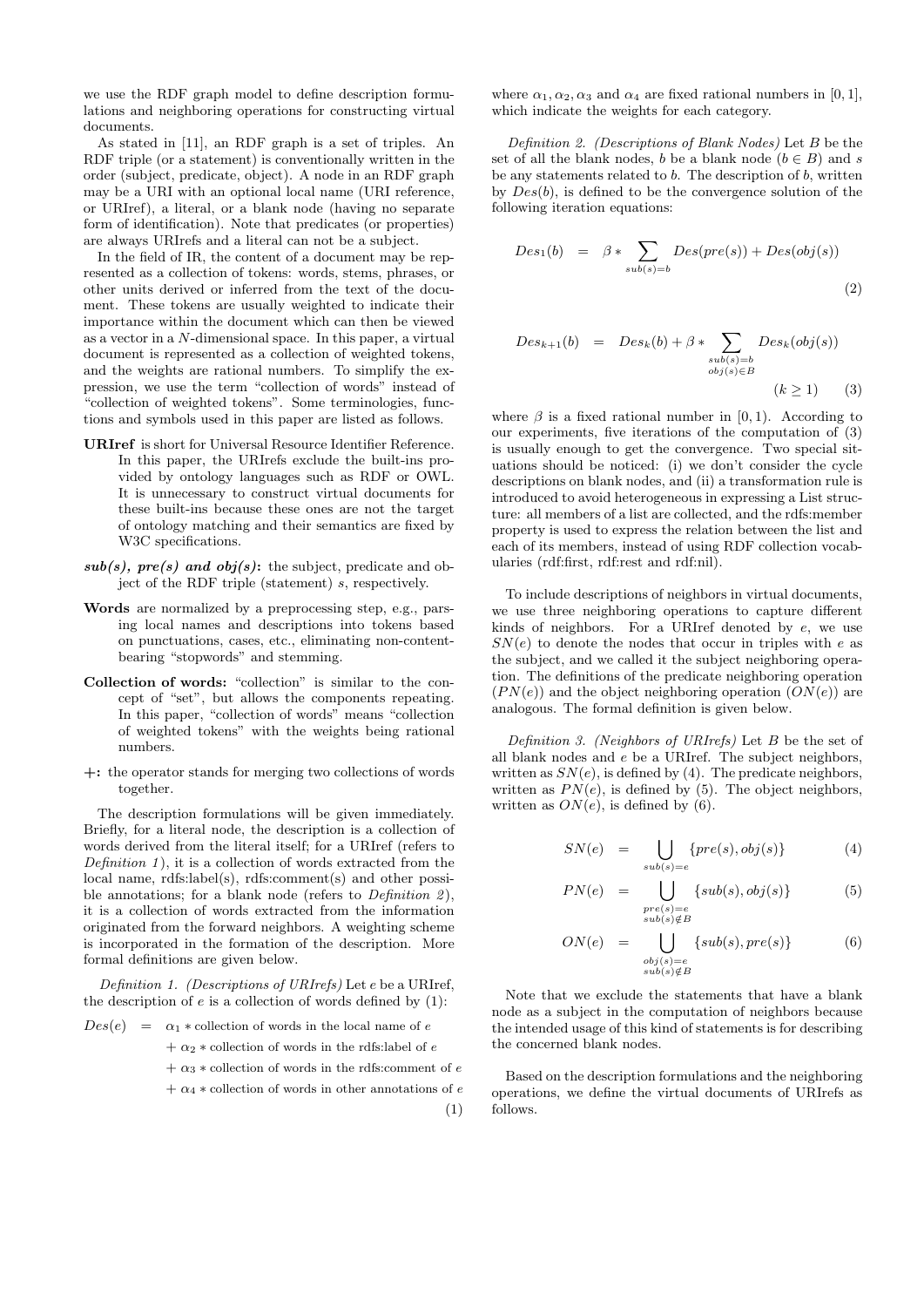Definition 4. (Virtual Documents of URIrefs) Let e be a URIref. The virtual document of e, written as  $VD(e)$ , is defined by (7):

$$
VD(e) = Des(e)
$$
  
+  $\gamma_1 * \sum_{e' \in SN(e)} Des(e')$   
+  $\gamma_2 * \sum_{e' \in PN(e)} Des(e')$   
+  $\gamma_3 * \sum_{e' \in ON(e)} Des(e')$  (7)

where  $\gamma_1$ ,  $\gamma_2$  and  $\gamma_3$  are fixed rational numbers in [0, 1].

## 3.1 A Simple Example

As an example to demonstrate the construction of virtual documents, we extract a segment from an OAEI 2005 benchmark test. The RDF graph structure of the segment is depicted in Fig. 1. There are three URIrefs (eg1:Article, eg1: Journal and eg1: articles) and a blank node (:genid). After the preprocessing step, three words remain (magazine, article, journal). According to Definition 1 and Definition 2, the descriptions of three URIrefs and a blank node are represented as follows.

$$
Des(eg1:Journal) = \{\alpha_1 * "journal"\}
$$
  
\n
$$
Des(eg1:articles) = \{\alpha_1 * "article"\}
$$
  
\n
$$
Des(eg1:Article) = \{\alpha_3 * "magazine", \alpha_3 * "journal",
$$
  
\n
$$
(\alpha_1 + \alpha_3) * "article"\}
$$

$$
Des(\text{--genid}) = \beta * (Des(\text{eg1:articles}) + Des(\text{eg1:Article}))
$$
  
=  $\{\alpha_3 \beta * \text{``magazine''}, \alpha_3 \beta * \text{``journal''},$   
 $(2\alpha_1 + \alpha_3)\beta * \text{``article''}\}\$ 

The subject neighbor of eg1: Journal is  $\Box$ genid according to Definition 3, and the predicate neighbor is empty and the object neighbor is eg1:articles.

The virtual document of eg1:Journal can be represented as follows according to Definition 4.

$$
VD(eg1:Journal) = Des(eg1:Journal)
$$
  
+  $\gamma_1 * Des(\text{-genid})$   
+  $\gamma_3 * Des(eg1:articles)$ 

$$
= \{(\alpha_1 + \alpha_3 \beta \gamma_1) * "journal",(2\alpha_1 \beta \gamma_1 + \alpha_1 \gamma_3 + \alpha_3 \beta \gamma_1) * "article",\alpha_3 \beta \gamma_1 * "magazine"\}
$$

The virtual documents of eg1:articles and eg1:Article can be computed in a similar way.

# 4. SIMILARITY BETWEEN VIRTUAL DOCUMENTS

The similarity between virtual documents is calculated in the Vector Space Model (VSM) [21], combined with the prevalent TF/IDF [24] technique.



Figure 1: An example ontology

Each of the words occurring in either ontology forms a coordinate basis vector of the vector space; thus the dimension denotes the number of all the unique words. As mentioned in Section 3, each of the virtual documents of URIrefs consists of a collection of words according to the weighting scheme. Then each of the virtual documents can be represented as a vector in the vector space. The components of the vector are the scores assigned to corresponding words, which reflect the relatedness between words and virtual documents. The higher the score is, the more the word is related to the document. Therefore, in this Vector Space Model, the characteristics of virtual documents are described by weighted words.

In addition to the selection of words to represent virtual documents, it is common to associate a weight to each word in a document to reflect the importance of that word. Thus, TF/IDF technique is adopted in this approach to optimize the vector representation. Therefore, the final word score is calculated as follows.

 $TF$ 

$$
WordScore = TF * IDF
$$
 (8)

$$
= \frac{w}{W} \tag{9}
$$

$$
IDF = \frac{1}{2} * (1 + \log_2 \frac{N}{n})
$$
 (10)

For each of the virtual documents, w denotes the refined word occurrence obtained from  $Definition\;4$ ; W denotes the total refined occurrence among all the words in a specific virtual document. For each of the words,  $n$  denotes the number of the virtual documents containing this word; N denotes the number of all the virtual documents. So the word score gives prominence to the words close related to the specific virtual documents, which somewhat exposes the latent features of the virtual documents.

Finally, the similarity between virtual documents is measured by the cosine value between the two vectors  $N_i$  and  $\overrightarrow{N}_j$ , representing the virtual documents in the Vector Space Model. The measure is as follows:

$$
\cos(\overrightarrow{N}_{i}, \overrightarrow{N}_{j}) = \frac{\sum_{k=1}^{D} n_{ik} n_{jk}}{\sqrt{\sum_{k=1}^{D} n_{ik}^{2} \sum_{k=1}^{D} n_{jk}^{2}}}
$$
(11)

where D is the dimension of the vector space and  $n_{ik}(n_{jk})$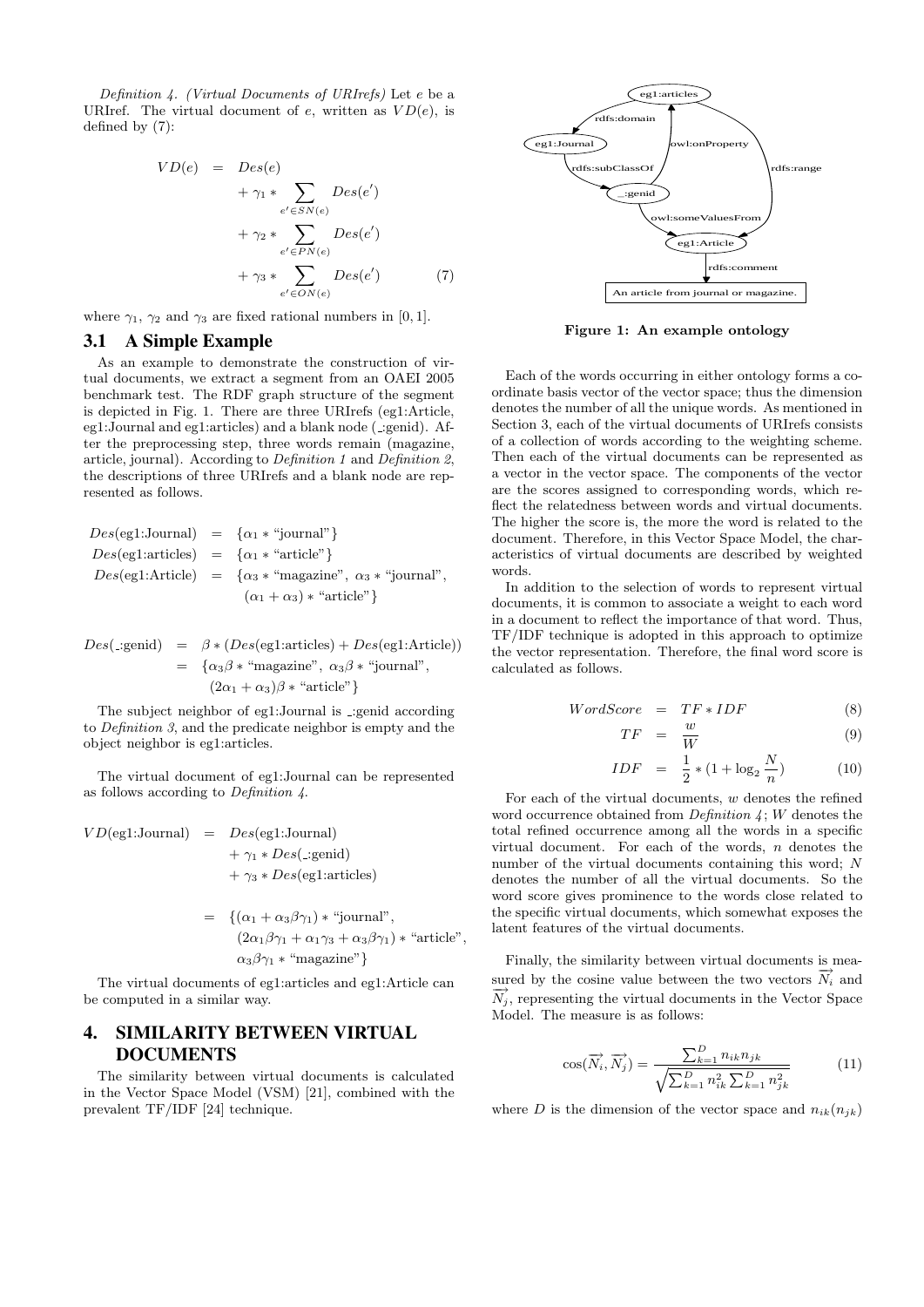is the components of the vectors. Thus, if the two virtual documents don't share any words, the similarity will be 0.0; if all the word scores equal completely, it will be 1.0.

# 5. EXPERIMENTAL RESULTS

In this section, we will present the experimental results that demonstrate the performance of the virtual documents approach on the OAEI 2005 benchmark tests. The tool accompanied this paper can be found at our website<sup>4</sup>. In fact, an early version of the virtual documents approach has been integrated with a graph-based approach named GMO [9] into an automatic ontology matching tool named Falcon-AO [10], which participated in the OAEI 2005 contest. According to the results validated by the organizers, our tool is largely dominant in benchmark tests and is one of the three best participants in directory tests.

#### 5.1 Case Study

Generally, all the benchmark tests can be divided into five groups: Test 101-104, Test 201-210, Test 221-247, Test 248- 266 and Test 301-304. A brief description is shown below.

- Test 101-104 The two ontologies to be matched contain classes and properties with exactly the same or totally different names.
- Test 201-210 The tests in this group are obtained by discarding some linguistic features of the initial ontologies leaving the structural features untouched, such as replacing local names of URIrefs with synonyms.
- Test 221-247 The structures of the ontologies are changed, but the linguistic features remain. For example, properties and relations between objects have been completely suppressed.
- Test 248-266 Some linguistic and structural features are both suppressed in this group. These test cases are the most difficult ones in all the benchmark tests.
- Test 301-304 Four real-life ontologies of bibliographic references are found on the Web and left untouched.

As designed by the requirement, all the linguistic-based techniques should perform well in Test 101-104 and Test 221-247, but may fail to achieve good results on the other tests. The results of the experiments on these five groups are reported in correspondence.

#### 5.2 Experimental Methodology

Three experiments are designed to evaluate the virtual documents approach, as compared to some other approaches.

Firstly, we validate the effectiveness of the neighboring operations as mentioned in *Definition 4*. According to  $(7)$ , setting  $\gamma_1$ ,  $\gamma_2$ ,  $\gamma_3$  to zero means we only consider the local descriptions; and setting them larger than zero means the neighboring information will be included in the virtual documents. The former is denoted by Simple V-Doc and the latter is denoted by V-Doc.

In our experiments, the parameters with V-Doc are configured as follows: (i)  $\alpha_1, \alpha_2, \alpha_3$  and  $\alpha_4$  are set to 1.0, 0.5, 0.25 and 0, respectively; (ii)  $\beta$  is set to 0.5; and (iii)  $\gamma_1, \gamma_2$ 



Figure 2: Simple V-Doc vs. V-Doc

and  $\gamma_3$  are set to 0.1, 0.1 and 0.1, respectively. In practice,  $\alpha_i$  and  $\beta$  should be configured w.r.t. the cases. For example, in some ontologies, all the local names of the URIrefs are trivial serial numbers, then  $\alpha_1$  is recommended to be set to 0. Nevertheless, a slight change on  $\gamma_i$  does not effect remarkably.

Secondly, we design an exciting experiment to compare four different approaches: two string comparison approaches (one is based on edit distance, denoted by EditDist; the other is proposed by [25], denoted by I-Sub), V-Doc proposed in this paper, and a simple WordNet-based approach (denoted by WN-based).

Edit distance based string comparison approaches are one kind of the most commonly used approaches to gain the linguistic similarity in ontology matching. We implement a tool which is based on Levenshtein's edit distance [15], and measure the similarity of the two strings (here means local names) on a scale from 0 to 1 according to the following equation.

$$
sim_{string}(c,d) = \max(0, \frac{\min(|c|, |d|) - ed(c, d)}{\min(|c|, |d|)})
$$
 (12)

I-Sub propose in [25] is a new metric for string comparison. Its novelity is that the similarity between two strings is related to their commonalities as well as to their differences. The experiments have shown that I-Sub performs better than other traditional string comparison techniques on average.

Some semantic lexicons (e.g., the best known WordNet) provide rich semantic relations, such as synonym and hyponym, to exploit the relatedness between words. As a comparison with our approach, we implement a simple WordNetbased algorithm according to the multidimensional scaling theory [2], which is widely used to calculate the similarity between sets.

The similarity between two URIrefs is also transformed to the similarity between their local names for simplification, which is calculated as follows:

$$
sim_{set}(E, F) = \frac{\sum_{e \in E} \overrightarrow{e}}{|E|} \cdot \frac{\sum_{f \in F} \overrightarrow{f}}{|F|}
$$
(13)

<sup>4</sup> http://xobjects.seu.edu.cn/project/falcon/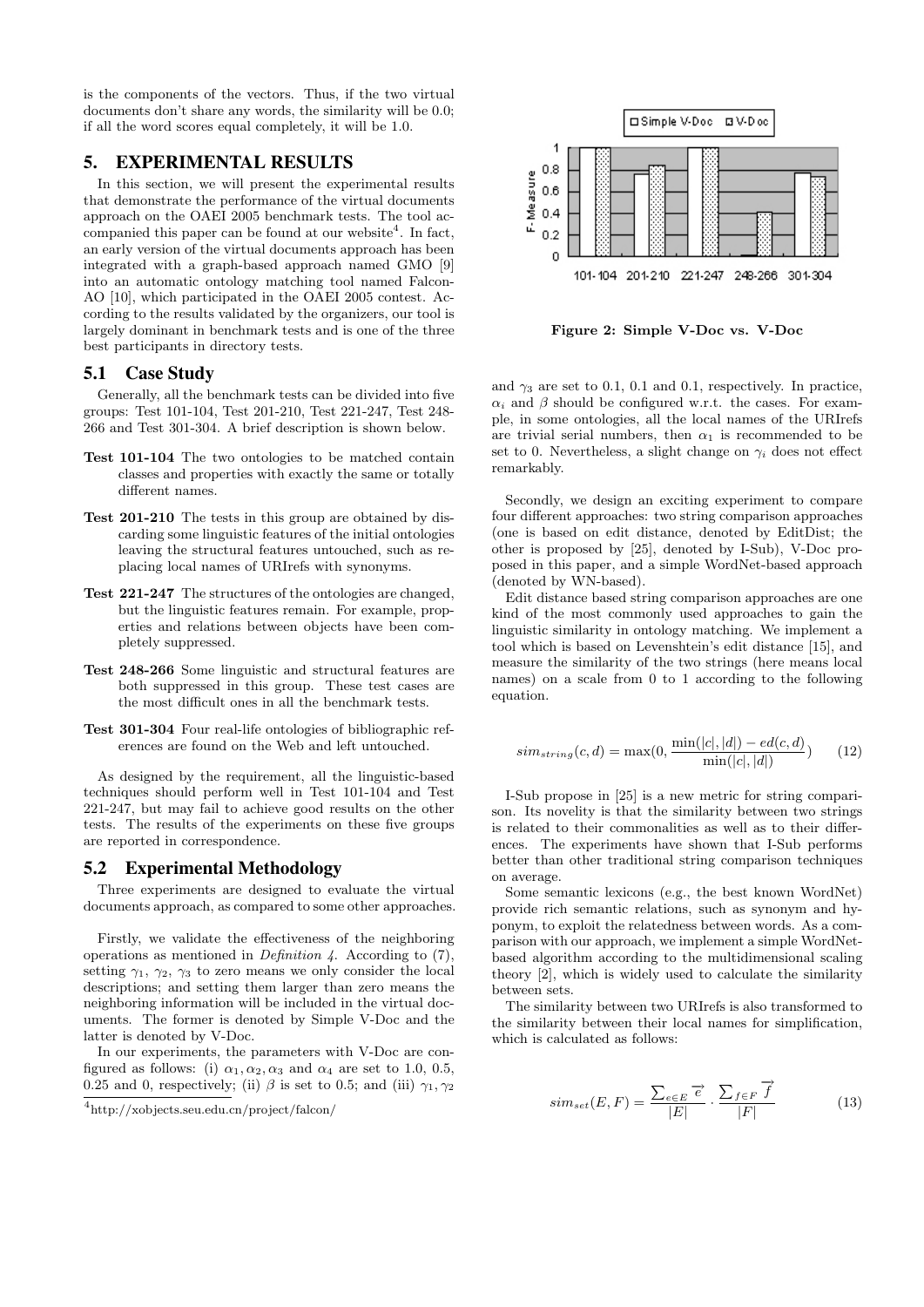

Figure 3: Comparison among four approaches

$$
\overrightarrow{e} = (sim(e, e_1), sim(e, e_2), \dots, sim(e, f_1), sim(e, f_2), \dots) (14)
$$
  

$$
\overrightarrow{f} = (sim(f, e_1), sim(f, e_2), \dots, sim(f, f_1), sim(f, f_2), \dots) (15)
$$

where the two local names are regarded as two sets  $(E)$ and  $F$ , respectively) of words  $(e_i$  and  $f_j$ , respectively); and  $sim(x, y)$  is defined as follows.

$$
sim(x, y) = \begin{cases} 1.0 & \text{if } x \text{ equals } y, \\ 0.8 & \text{if } x \text{ and } y \text{ co-occur in any synset, (16)} \\ 0.0 & \text{otherwise.} \end{cases}
$$

The comparison with SCM seems interesting. However, the developers of SCM haven't opened up the details of their tool but merely the experimental results on EON2004 tests (three groups of tests). So we can't compare V-Doc with SCM on the OAEI 2005 benchmark tests. Instead, we run V-Doc on EON2004 tests and find that V-Doc appears a distinct superiority especially on the group of real-life tests.

In the third experiment, we try to combine the string comparison approaches (EditDist and I-Sub) with V-Doc, and to see whether they could bring some improvement.

In all the experiments, we don't use any cutoff or threshold in our tests and it seems fair to all the approaches.

Please note that a complete comparison of these approaches is not an easy work due to the following three reasons: (a) matching is inherently a subjective operation and every test case also has its own characteristics (e.g., some test cases only have the subclass/superclass structure), (b) each approach to ontology matching is usually designed for a special goal, so some of its features are biased towards specific scenes, and (c) each approach usually has several different variations and it is impossible to cover all of them in our experiments. Still, we believe the experimental evaluation is essential to make progress in this difficult problem.

#### 5.3 Measuring Matching Performance

We report the performance of each approach by using standard information retrieval metrics to assess the results of our tests. We focus on the average F-Measure of each approach w.r.t. each group of tests.



Figure 4: V-Doc vs. Combinations

| Precision   | $=$      | $\sharp correct\_found\_matched\_pairs$ (17)<br>$\sharp found\_matched\_pairs$ |      |
|-------------|----------|--------------------------------------------------------------------------------|------|
| Recall      | $\equiv$ | $\sharp correct\_found\_matched\_pairs$<br>$\sharp existing\_matched\_pairs$   | (18) |
| $F-Measure$ | $=$      | $2*Precision*Recall$<br>$Precision + Recall$                                   | (19) |

#### 5.4 Discussion on Experimental Results

Firstly, the results of validating the effectiveness of the neighboring operations are depicted in Fig. 2. We can see that in most tests, when the neighboring information is utilized, the results are equal or better than that of only considering the local descriptions. In particular, in Test 248-266, there is little linguistic information in some local descriptions, so it is very effective to exploit the information from the neighbors. However, there is a slight fall in Test 301- 304, since utilizing the neighboring information brings more found matched pairs. Therefore, an appropriate cutoff or threshold should be taken into account.

Secondly, the results of the comparison of the four different approaches are shown in Fig. 3. We can see that the performances of the four different approaches are very close in Test 101-104 and Test 221-247. In Test 301-304, I-Sub and WN-based seem a little better. But in Test 201-210 and 248-266, V-Doc is dominant. The average F-Measures of the four different approaches are depicted in Table 2 and we can see that V-Doc has more than 15% increasing in average F-Measure as compared to the other three approaches.

V-Doc is also cost-effective. In our environment (Intel Pentium 4 2.4 GHz processor and 512M memory, Windows XP), it takes 7 minutes to complete all the 51 test cases (including the time for parsing ontologies), while EditDist needs 48 seconds, I-Sub needs 50 seconds, but WN-based takes nearly 4 hours to complete all the tests. The average runtime per test of the four different approaches are also depicted in Table 2.

Finally, as shown in Fig. 4, we can see that there is little improvement in most tests when we combine V-Doc with EditDist or I-Sub (denoted by Combination1 and Combination2, respectively). The main reason is that some matched pairs found by V-Doc are rewritten by EditDist or I-Sub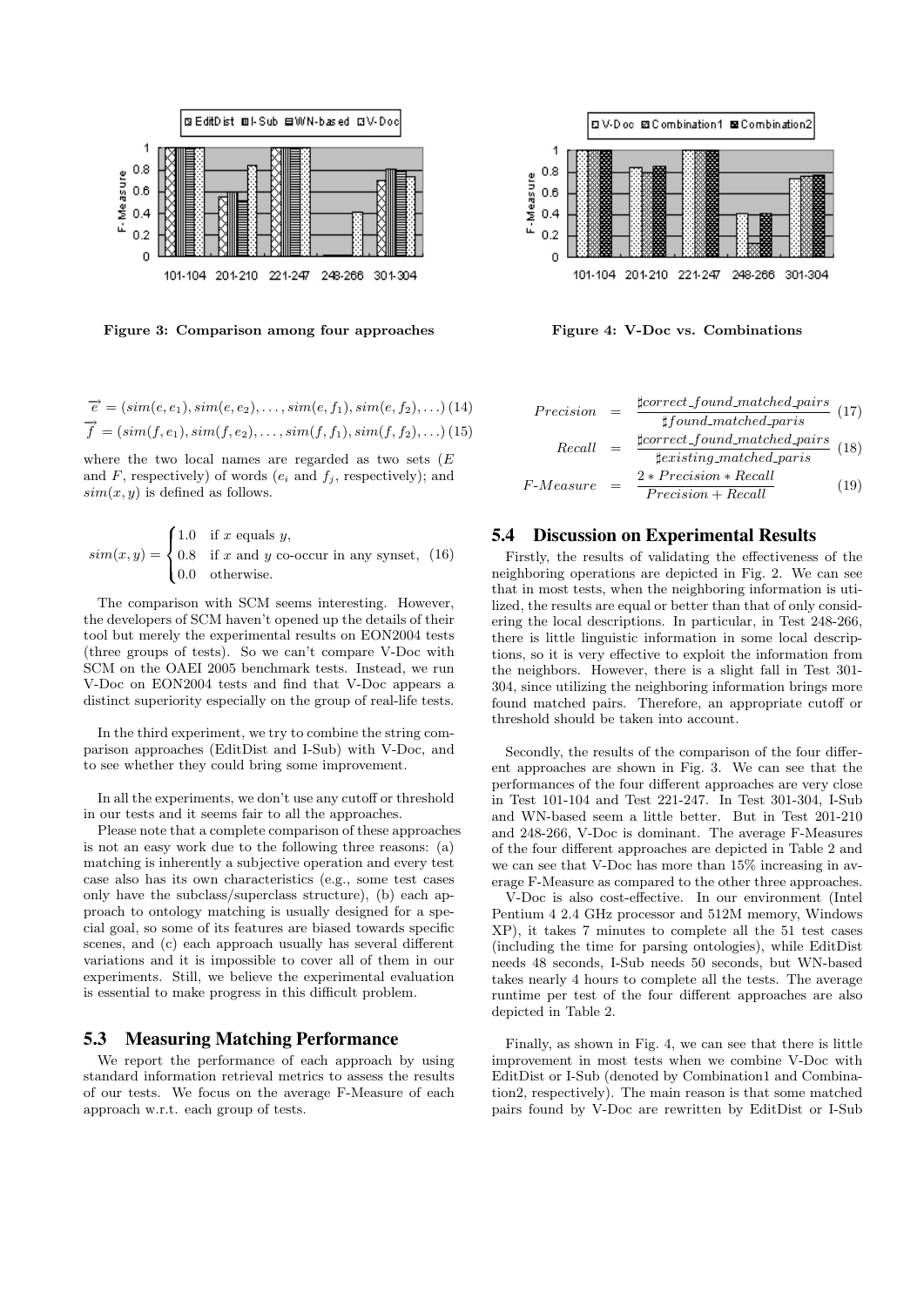|                          | 101-104 | 201-210 | 221-247 | 248-266 | 301-304 | Overall | Average Time |
|--------------------------|---------|---------|---------|---------|---------|---------|--------------|
| EditDist                 | 1.00    | 0.55    | 1.00    | 0.01    | 0.70    | 0.60    | 0.94(s)      |
| I-Sub                    | 1.00    | 0.60    | 1.00    | 0.01    | 0.81    | 0.61    | 1.0(s)       |
| WN-Based                 | 1.00    | 0.51    | 1.00    | 0.01    | 0.78    | 0.59    | 282(s)       |
| Simple V-Doc             | 1.00    | 0.76    | 1.00    | 0.01    | 0.77    | 0.64    | 4.3(s)       |
| V-Doc                    | 1.00    | 0.84    | 1.00    | 0.41    | 0.74    | 0.77    | 8.2(s)       |
| Combination1             | 1.00    | 0.80    | 1.00    | 0.12    | 0.76    | 0.68    | 9.4(s)       |
| Combination <sub>2</sub> | 1.00    | 0.85    | 1.00    | 0.41    | 0.77    | 0.78    | 9.8(s)       |

Table 2: The summarization of average F-Measure and runtime per test

but some of them are wrong. So we could make a empirical conclusion that simply combining these approaches cannot bring a much better result and just using V-Doc for linguistic matching is adequate in most cases.

The summarization of average F-Measure and runtime per test of all the experimental results is presented in Table 2.

# 6. RELATED WORK

As pointed out in Section 2, there are three related works in category of the similarity-based approaches to ontology matching. ASCO [14] makes use of local descriptions but not neighboring information, hence it can be considered as using the simple version of virtual documents in our perspective. Another case is HCONE-merge [12], where LSA is adopted. However, it is limited to match class hierarchies, and it does not utilize the descriptions of concepts. The third case is SCM [8], where specific techniques, such as keyword selecting and oblique coordinating, are adopted in the approach. It is also limited to matching class hierarchies, while it makes use of descriptions of instances and subclasses. Compared with them, the presented formulation of virtual documents is more comprehensive and well-founded: it bases on the RDF graph model, and it incorporates both descriptions and neighboring information with a weighting scheme. In practice, our implementation of V-Doc can be used to compare any two OWL/RDF ontologies.

Within the machine learning approaches to ontology matching, the training set is the classified documents or information contents. In [13], the classified documents are assumed to be existing beforehand. In GLUE [4], the information contents in the training set for Name Learner and Content Learner are full names and textual contents of instances, respectively. These information contents are generated at runtime and can be seen as virtual documents of instances in our perspective. Compared with the construction of information contents used in GLUE, we can see that our formulation of virtual documents is a more general way. In [27], the authors mainly focus on learning subclass relation between the concepts from two ontologies by using auxiliary knowledge sources (e.g., Google and domain-specific source) and information retrieval techniques. The methods discussed in [27] are targeted to mapping class hierarchies and at least one auxiliary knowledge source is required. In contrast, our approach is efficient and is not limited in these two aspects. However, we also believe that auxiliary knowledge source, e.g., domain-specific corpus, is worthy of being exploited for ontology matching.

## 7. CONCLUSION

In this paper, the main contributions are as follows:

Firstly, we have surveyed the linguistic characteristics and techniques currently used in ontology or schema matching. Based on the investigation, we observe that string comparison for matching names or local descriptions are adopted by many approaches, but neighboring information is not well exploited in ontology matching. Meanwhile, looking up thesaurus (even only synonym) is usually time-consuming.

Secondly, we have proposed a new idea of virtual documents to pursue a cost-effective approach to ontology matching. We present a way to construct virtual documents from an OWL/RDF ontology, including the description formulations and neighboring operations based on the RDF graph structure.

Finally, we have presented our experimental results of related approaches on the OAEI 2005 benchmark tests. The results demonstrate that linguistic matching based on the virtual documents has more than 15% increasing in average F-Measure and is also cost-effective as compared to other linguistic matching approaches.

As to the usage of the V-Doc, it can be integrated with other ontology matching approaches (e.g. I-Sub and GMO) in a matching system. Besides, just V-Doc can be used in some cases, especially when we want to slightly combine structural information but do not like to spend too much time. Because rigorous structural matching based on similarity propagation is time-consuming, the virtual documents approach gives another choice to the trade-off between efficiency and accuracy.

As future work, we will study intelligent neighboring operations and weighting scheme for neighbors. Currently, the neighboring operations involve only one-step neighbors without considering the importance of the involved relations (or properties). An intelligent neighboring operation should reach further neighbors along with the more important relationships. Of course, we need to find a suitable trade-off between the cost and the accuracy. Another future work is the incorporation of corpus-based distributional similarity among words. This kind of similarity can be incorporated in the computation of similarity between vectors of words. Finally, as we believe, the virtual documents can be extended to not only ontology matching but also other ontology engineering tasks, such as topic distilling and ontology partitioning.